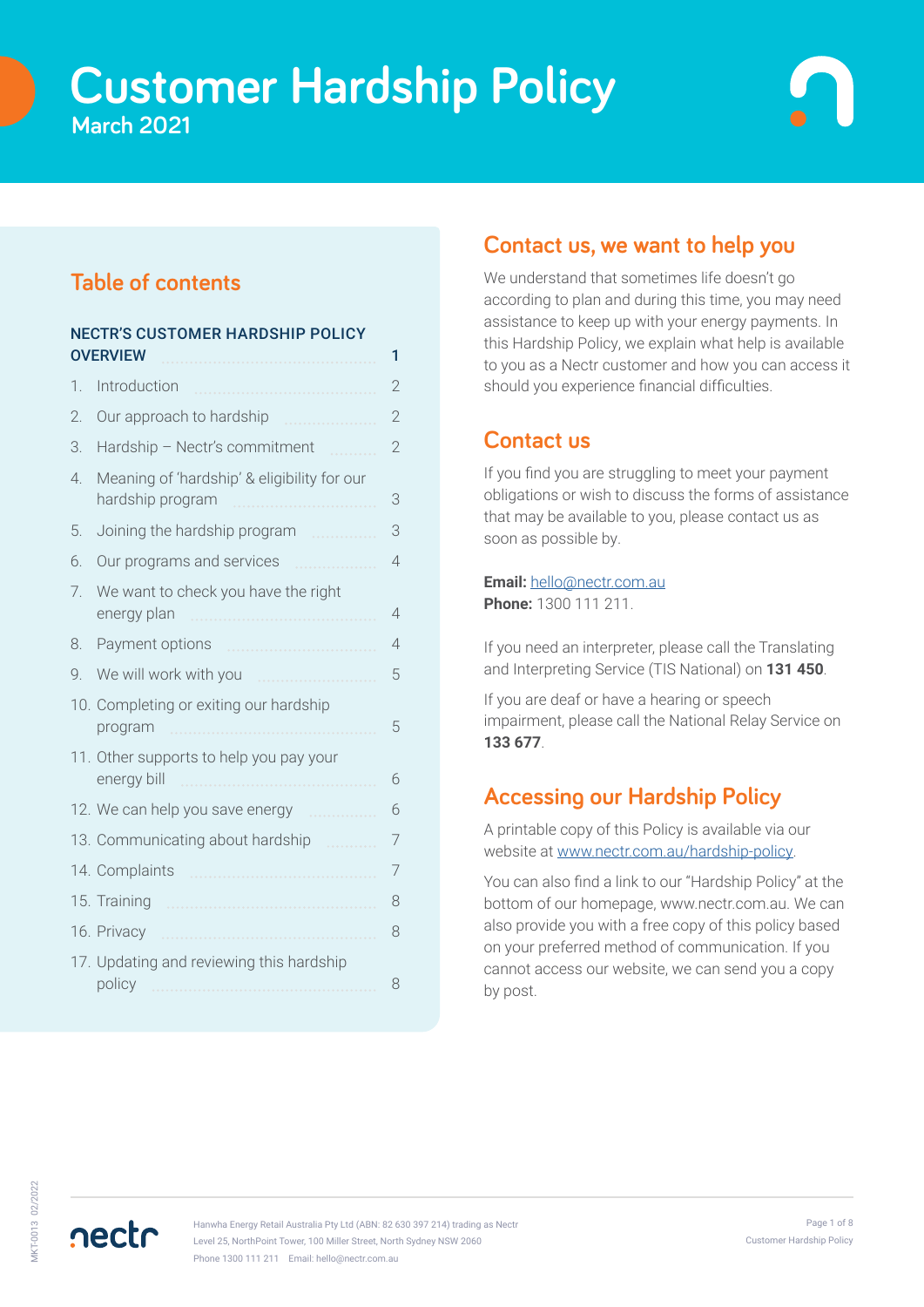# **1. Introduction**

Nectr's Hardship Policy (called our 'Hardship Policy' or 'this Policy') applies to all residential customers living in Australian Capital Territory, New South Wales, Queensland and South Australia who find it hard to pay their energy bills due to hardship. You might experience hardship because of factors like:

- **•** death in the family
- **•** unemployment
- **•** household illness
- **•** reduced income.
- **•** family violence

### This Policy explains:

- **•** what we will do to help you manage your energy bills
- **•** how we consider your circumstances and needs
- **•** your rights as a customer in our hardship program.

### You can ask a support person to contact us, such as:

- **•** a financial counsellor
- **•** someone who helps you manage your energy bills.

We need your permission to talk to your support person.

### Your Support Person (Third Party Representative)

If you would like us to deal directly with your elected support person, please send us your approval in writing or call us to tell us you are happy for this person to act on your behalf. You can request a support person or representative at any time; we just need your consent. Where you have elected a support person to act on your behalf, we will engage with that person as we would with you.

The diagram below sets out our approach.



# **2. Our Approach to Hardship**

At Nectr, we support our customers who are experiencing hardship. We believe early awareness and intervention is the best way to help customers who face financial difficulty pay their bills, and prevent their energy debt growing to an unsustainable level. We've also adopted the Australian Energy Retailer (AER) Sustainable Payment Plans Framework as a good practice guide for how we assess your capacity to pay.

We have systems in place to ensure that we meet our obligations with respect to customer hardship in:

- **•** the National Energy Retail Law;
- **•** National Energy Retail Rules;
- **•** the AER Customer Hardship Policy Guideline; and
- **•** Nectr's Customer Hardship Policy.

# **3. Hardship - Nectr's Commitment**

As a Nectr energy customer, we will:

- **•** Provide you with clear information in a timely manner on what assistance is available to you under this Policy
- **•** As soon as reasonably practicable, provide you with the assistance you are entitled to under this Policy
- **•** Be respectful, compassionate and treat your circumstances with sensitivity and respect for your privacy
- **•** Take into account all of your circumstances which we are aware of, and, on that basis, act fairly and reasonably
- **•** Provide you equitable access to this Policy and ensure that it is consistently applied in a transparent way
- **•** Maintain customer assistance programs, such as affordable payment plans
- **•** Regularly monitor your account during your participation in our hardship program, including quarterly reviews of your participation in the hardship program to make sure any existing payment plan remains affordable and you are receiving the right assistance
- **•** Be transparent and accessible and communicate to you, your nominated support person, financial counsellors and community assistance agencies where necessary and always with your consent.

**AKT-0013 02/2022** MKT-0013 02/2022

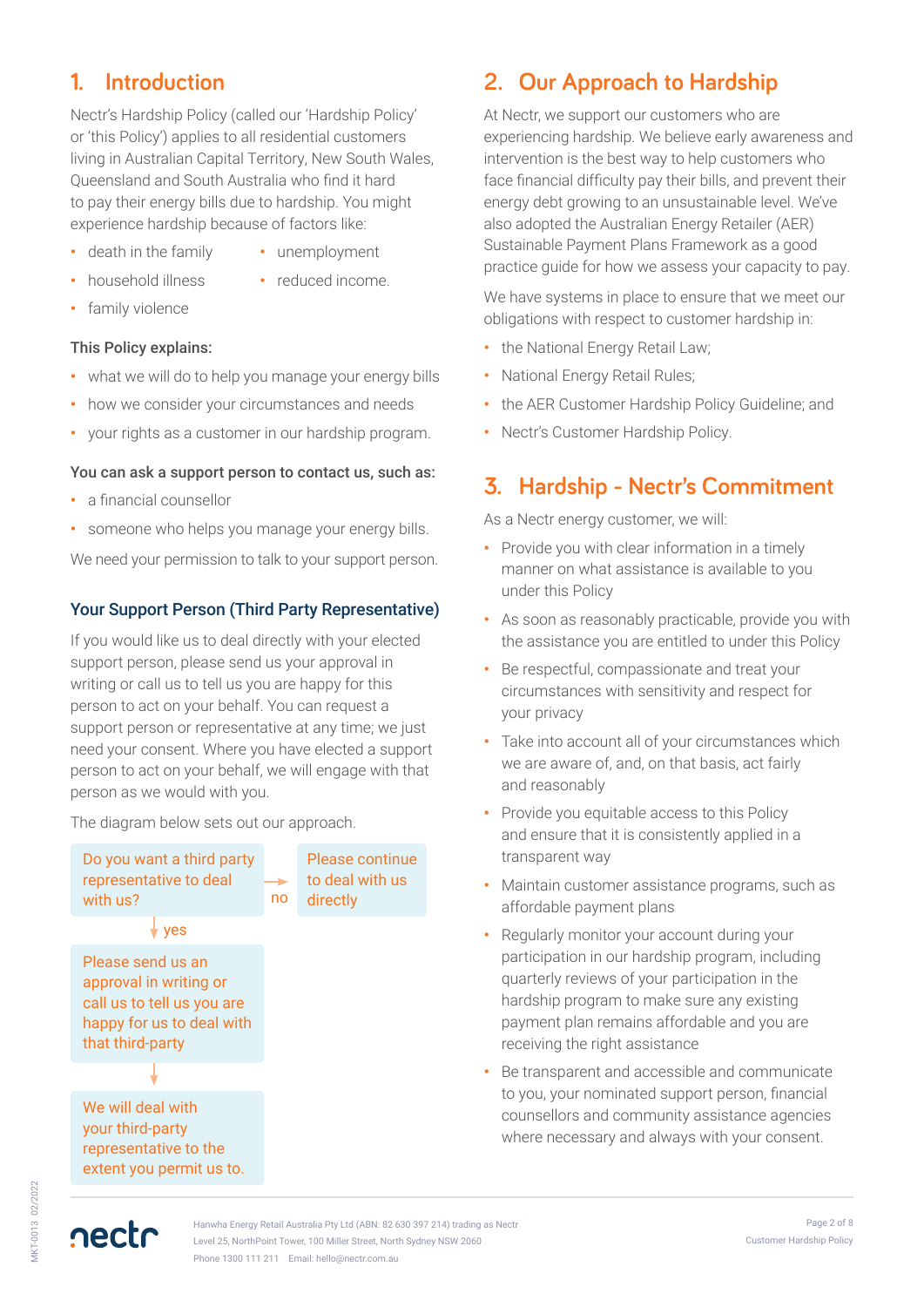# **4. Meaning of 'Hardship' & Eligibility for our Hardship Program**

A customer experiencing hardship is a residential customer who would like to pay their energy bill but does not have the financial capacity to do so at that point in time. We understand this situation can arise as a result of a variety of factors, possibly with little warning.

The key point is that if you are finding it difficult to pay your Nectr energy bill for whatever reason, please contact us so we can discuss options to help you. You may be eligible to receive the assistance set out in this Policy if you are:

- **1.** a Nectr residential customer; and
- **2.** experience difficulty paying your energy bill.

To assess your eligibility, we will first check that you have a residential account with us. If you do, and there is any indication that you may be experiencing financial hardship, then you will be accepted into the program. If you (or your support person or representative) state that you are in financial hardship, we will accept you into our program provided that you have a current residential account with us.

There is no minimum debt threshold for entry into our hardship program.

Unfortunately, we may not be able to help you if you are ineligible for participation in our hardship program. For example, we cannot help you if you are no longer a Nectr energy customer. If you are not eligible to participate in Nectr's hardship program, we will let you know in writing the reason or reasons why. If you disagree, we will have a Nectr senior manager review the decision and notify you of their decision.

The diagram below summarises eligibility for our hardship program.



# **5. Joining the Hardship Program**

#### What we will do to help you

We will tell you about our hardship program if:

- **•** you tell us you are having trouble paying your bill
- **•** you are referred to our program by a financial counsellor or other community worker
- **•** we are concerned that you may be experiencing financial hardship.

We will recommend you speak to a staff member to help you join our hardship program if you have:

- **•** a history of late payments
- **•** broken payment plans
- **•** requested payment extensions
- **•** received a disconnection warning notice
- **•** been disconnected for non-payment.

We can also support you to join our hardship program if you tell us:

- **•** you are eligible for a relief grant or other emergency assistance
- **•** you have personal circumstances where hardship support may help. For example, death in the family or job loss.

You may have trouble paying your bills for different reasons. Please contact us so we can discuss your individual situation.

Our staff are specially trained to help you with hardship. Staff will:

- **•** ask you a few questions about your circumstances
- **•** work out if you can join the hardship program.

We will assess your application for hardship assistance within five business days after contacting us.

We will let you know if you are accepted into our hardship program within eight business days from receipt of the application.

If you are accepted into our hardship program, we will:

- **•** tell you if you are on the right energy plan or if there is a better plan for you
- **•** tell you about government concessions, relief schemes or energy rebates you may be able to receive
- **•** give you ideas about how to reduce your energy use

nectr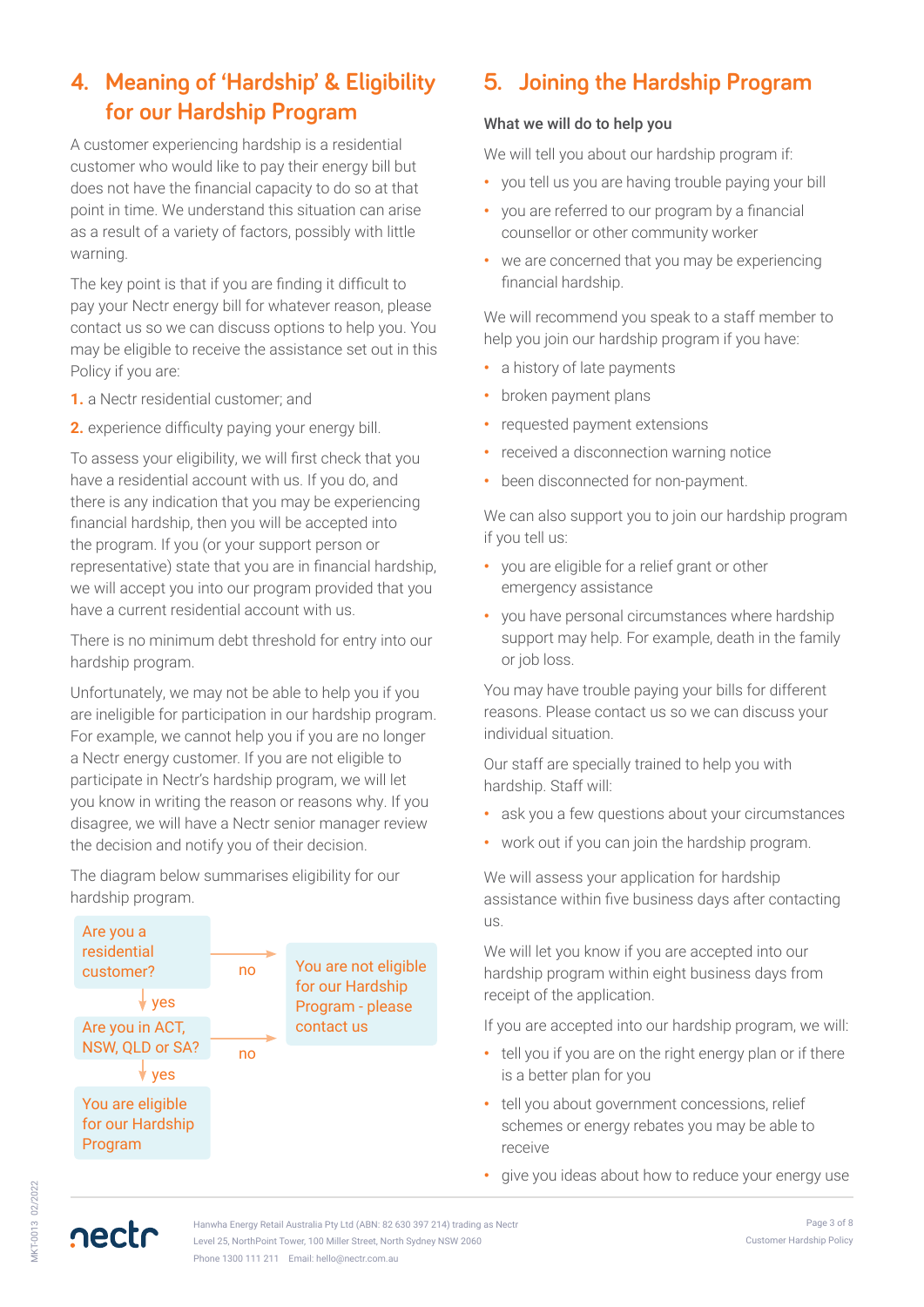**•** talk to you about a payment amount that suits your circumstances.

Upon request, we can send you a free copy of our Hardship Policy via your preferred form of written communication.

# **6. Our Programs and Services**

As a hardship customer, you can access a range of programs and services to help you, including:

- **•** flexible payment options
- **•** a review of your energy plan to determine if another one of our energy plans may be more appropriate
- **•** information about your energy use
- **•** energy audits
- **•** advice on concessions and other assistance that may be available to you.

#### What we will do

We will consider your individual situation to find the right programs (e.g. concession programs) or services that meet your needs.

# **7. We want to check you have the right energy plan**

### What we will do

When you join our hardship program, we will talk to you about your energy use and whether you are on the right plan. If we think there is a better energy plan for you, we will:

- **•** explain why the plan is better
- **•** ask if you'd like to transfer to the new plan for free.

We will only talk to you about energy plans we can offer.

## **8. Payment options**

#### What we will do

There are different payment options available to hardship customers:

- **•** Payment plans
- **•** BPay.
- **•** Centrepay
- **•** Direct Debit
- **•** Credit/debit card

In some cases, we may also consider partial debt waiver options or payment holidays.

When you are in our hardship program, we will offer you flexible payment options to suit your individual situation.

To make your payment plan, we will consider:

- **•** how much you can pay
- **•** how much you owe
- **•** how much energy we expect you will use in the next 12 months.

This will help us figure out a payment plan that is right for you.

We will offer a payment plan to suit your situation. This will include payments to cover:

- **•** what you owe
- **•** an amount to cover your energy use.

Once we agree to a payment plan, we will send you information including:

- **•** who you can contact for more help
- **•** how long the payment plan will go for
- **•** the amount you will pay each time
- **•** how many payments you need to make
- **•** when you need to make your payments (this is also called the frequency of the payments)
- **•** how we worked out your payments.

You can choose to use Centrepay, if you are eligible.

Centrepay is a free service you can use to help pay your bills. Centrepay can automatically take an amount of money from your Centrelink payments to go toward energy bills and expenses.

We will see if another energy plan may be better for you. If you agree, we can transfer you to a better energy plan for free.

Depending on the rules in our Hardship Policy, we may be able to remove some debt, fees or charges you owe.

If you miss a payment, we will contact you to see if you need help. We will contact you by phone, email or both.

### What you must do

Tell us if your situation changes and you can no longer make the payments in your plan. We can then review your payment arrangements.

AKT-0013 02/2022 MKT-0013 02/2022

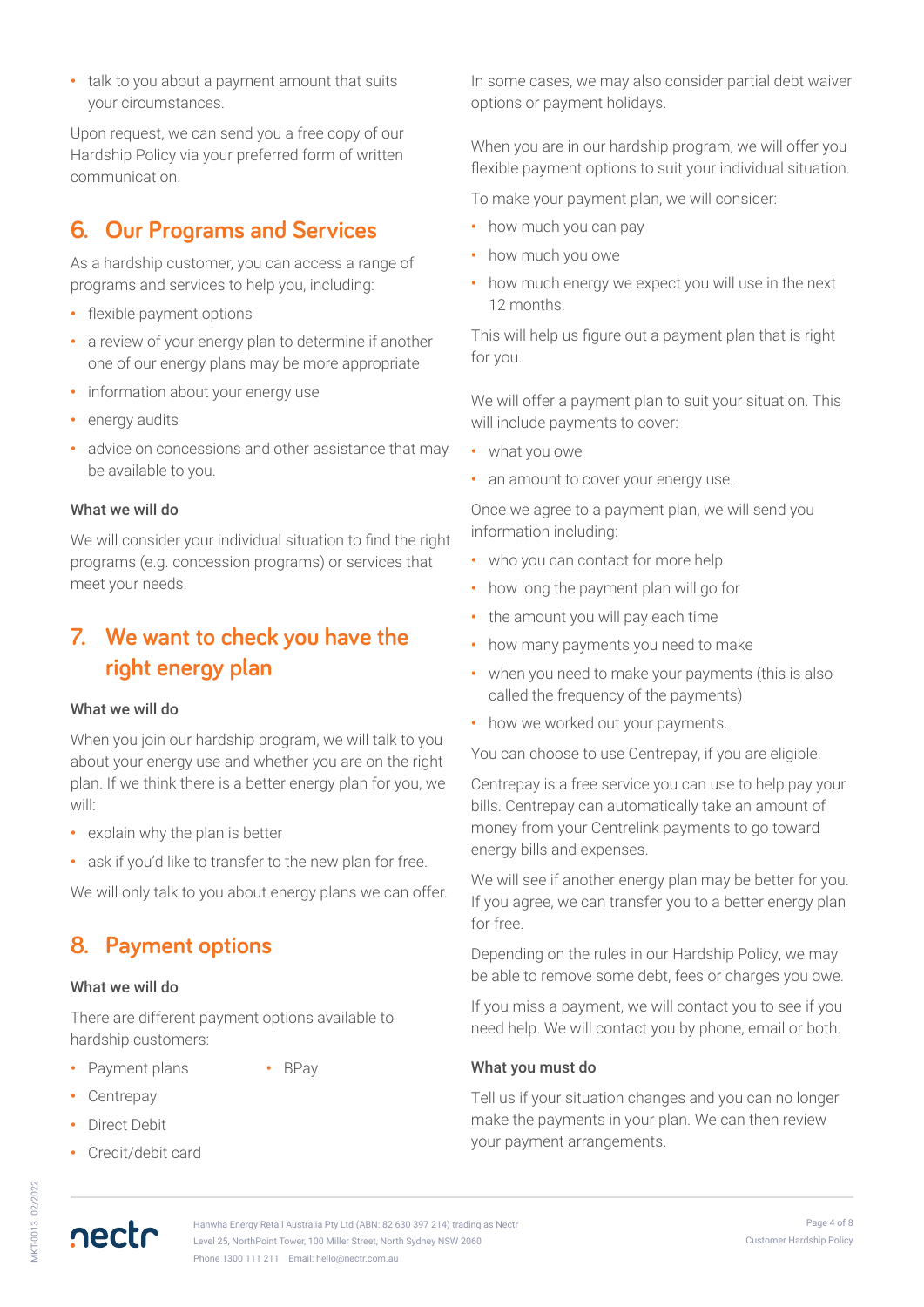Tell us if your contact details change.

We may stop helping you if you:

- **•** stop making payments under your plan
- **•** do not tell us when your contact details change.

If you have had two payment plans cancelled in the last 12 months because you did not follow your plan:

- **•** we do not have to offer you another plan
- **•** we might disconnect your energy.

## **9. We will work with you**

If you have joined our hardship program, we will not:

- **•** charge late payment fees
- **•** require a security deposit
- **•** make changes to your plan without your agreement. For example, we will not put you on a shortened collection cycle unless you agree first.

# **10. Completing or exiting our Hardship Program**

### Active Support

We will actively support you to complete the hardship program. This means attempting to contact you to offer further support as soon as we identify a problem, such as a missed payment while on a payment plan. In addition, we will carry out a quarterly review of your progress in the hardship program. After conducting that quarterly review, we will:

- **•** Update you on your progress towards reducing any arrears you are in
- **•** Arrange a call with you to discuss whether your existing payment plan is appropriate
- **•** Inform you if any of the other assistance available through our hardship program may now be suitable for you.

### Successfully completing our hardship program

We will contact you when you have successfully completed your hardship program, payment plan or have met all of your outstanding payment obligations. Once you no longer require assistance, we will discuss with you how best to transition your Nectr account from our hardship program back into our normal billing cycle.

### Changing your hardship program payment plan

We can modify your payment plan at your request or as a result of our quarterly reviews. We encourage you to stay in contact with us, particularly if your circumstances change, so we can agree to any plan revisions as and when required.

### Choosing to leave our hardship program

You can choose to end your participation in our hardship program and your payment plan at any time by informing us that:

- **•** you no longer want to participate; or
- **•** you are confident you can meet your payment obligations going forward without additional assistance.

### Not meeting your obligations in our hardship program

The only time where we will remove you from our hardship program is where you have missed a payment or payments on a payment plan and you are noncontactable (and after we have made the attempts to contact you set out below).

If you miss a payment, we will contact you to see if you need help. We will contact you by your preferred method of contact to get in touch to get you back on track as soon as we become aware of non-payment. In each case, our objective is to understand any changes in your circumstances so we can reassess your situation and make any changes as required to help you restore your payments.

If we don't have any luck contacting you via your preferred method of contact we will try by phone and email within 2 business days and then, if we are not successful, will try again via post, email and phone after a further 5 business days. We will only then remove you from the hardship program if we have had no contact from you after a total of 20 business days and after we have attempted to contact you by the methods set out in this paragraph.

### Re-entering our hardship program

If you have previously been removed from or chose to leave our hardship program, but then want to re-enter, your application for entry will be assessed as if you were entering the hardship program for the first time. That is, your eligibility will be assessed entirely on whether you are experiencing financial difficulties due to hardship and meet the eligibility requirements set out in section five (5).

AKT-0013 02/2022 MKT-0013 02/2022

nectr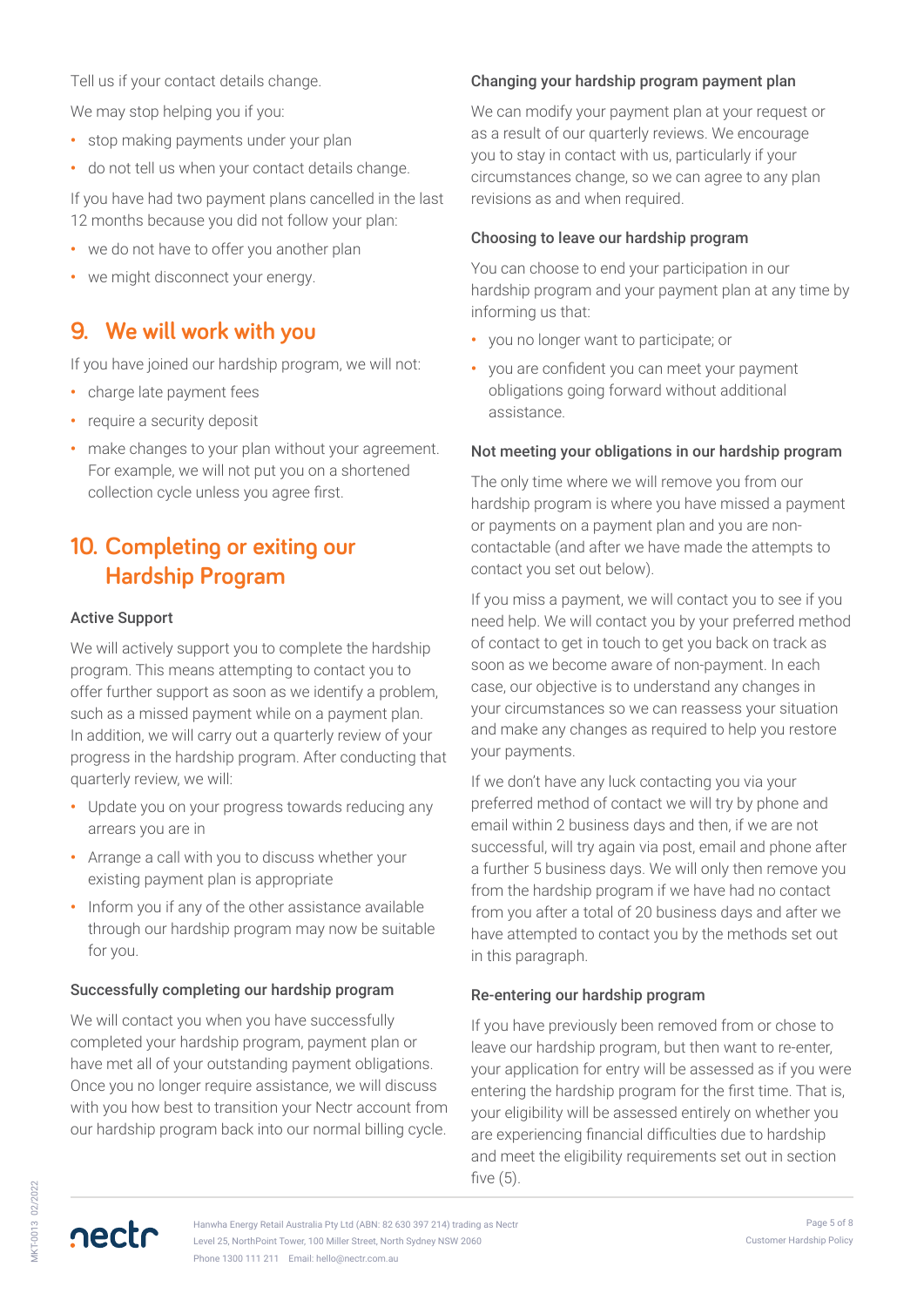In no case will we refuse your re-entry into our hardship program on the basis of a need for you to complete any action or meet any additional condition.

# **11. Other supports to help you pay your energy bill**

Depending on the state or territory you live in, there are other supports to help you pay your energy bills.

#### What we will do

We will tell you about other ways you can get help to pay your energy bill, such as:

- **•** government relief schemes
- **•** energy rebates
- **•** concession programs
- **•** financial counselling services.

### What we need you to do

If you find out you are eligible for these programs, let us know as soon as possible so we can help you.

#### Information about government concessions and rebates

There are a variety of Government concession and rebate schemes that can assist low income, vulnerable or medically dependent customers. For customers in hardship, we can help customers identify concessions or rebates they may be eligible for.

If we become aware that you may be entitled to a concession or rebate or any other form of assistance, we will notify you by email or phone. Further information on relevant assistance programs can be found here:

- **•** If you live in New South Wales: [www.energysaver.](http://www.energysaver.nsw.gov.au/households/rebates-and-discounts) [nsw.gov.au/households/rebates-and-discounts](http://www.energysaver.nsw.gov.au/households/rebates-and-discounts)
- **•** If you live in Queensland: [www.qld.gov.au/](http://www.qld.gov.au/community/cost-of-living-support/concessions/energy-concessions) [community/cost-of-living-support/concessions/](http://www.qld.gov.au/community/cost-of-living-support/concessions/energy-concessions) [energy-concessions](http://www.qld.gov.au/community/cost-of-living-support/concessions/energy-concessions)
- **•** If you live in South Australia: [www.sa.gov.au/](https://www.sa.gov.au/topics/care-and-support/concessions-and-grants/concessions/household-concessions) [topics/care-and-support/concessions-and-grants/](https://www.sa.gov.au/topics/care-and-support/concessions-and-grants/concessions/household-concessions) [concessions/household-concessions](https://www.sa.gov.au/topics/care-and-support/concessions-and-grants/concessions/household-concessions)
- **•** If you live in Australian Capital Territory: [https://](https://www.revenue.act.gov.au/community-assistance/utilitiesconcession) [www.revenue.act.gov.au/community-assistance/](https://www.revenue.act.gov.au/community-assistance/utilitiesconcession) [utilitiesconcession](https://www.revenue.act.gov.au/community-assistance/utilitiesconcession)

#### Information about financial counselling & advice

We encourage those customers within our hardship program to speak to accredited financial counsellors. This is a free service whereby the financial counsellor works with you to help you take control of your finances. To find a financial counsellor in your area, please phone 1800 007 007 or visit <www.financialcounsellingaustralia.org.au>.

Further, the National Debt Helpline is a not for profit service that helps people tackle their debt problems and offers free, independent and confidential advice. Visit [www.ndh.org.au](http://www.ndh.org.au)

### Further information about Centrepay

Hardship customers who receive Centrelink benefits or allowances, are eligible to use Centrepay as a payment method. Centrepay is a free service allowing customers to set up and manage regular deductions from their Centrelink payment to help pay their energy bills. If not stated in their existing market contract, hardship customers who are eligible to use Centrepay will be allowed to use Centrepay as a payment method.

Further information can be obtained from Centrelink by phoning 1800 050 004 or visiting [www.humanservices.](http://www.humanservices.gov.au/customer/services/centrelink/centrepay) [gov.au/customer/services/centrelink/centrepay.](http://www.humanservices.gov.au/customer/services/centrelink/centrepay)

### **12. We can help you save energy**

Using less energy can save you money.

#### What we will do

When you join our hardship program, we can give you tips to use less energy. This can be different depending on the state or territory you live in.

### Energy Efficiency

Most customers are unaware of simple things they can do around their home which can reduce energy consumption, thus saving them money.

These websites offer some good advice on energy savings tips to help you understand how your household appliances and energy usage affect your energy bills:

- **•** [www.energy.gov.au/households](http://www.energy.gov.au/households)
- **•** [www.energyrating.gov.au](http://www.energyrating.gov.au)
- **•** [www.choice.com.au](http://www.choice.com.au)
- **•** [www.moneysmart.gov.au](http://www.moneysmart.gov.au)

Hanwha Energy Retail Australia Pty Ltd (ABN: 82 630 397 214) trading as Nectr Level 25, NorthPoint Tower, 100 Miller Street, North Sydney NSW 2060 Phone 1300 111 211 Email: hello@nectr.com.au

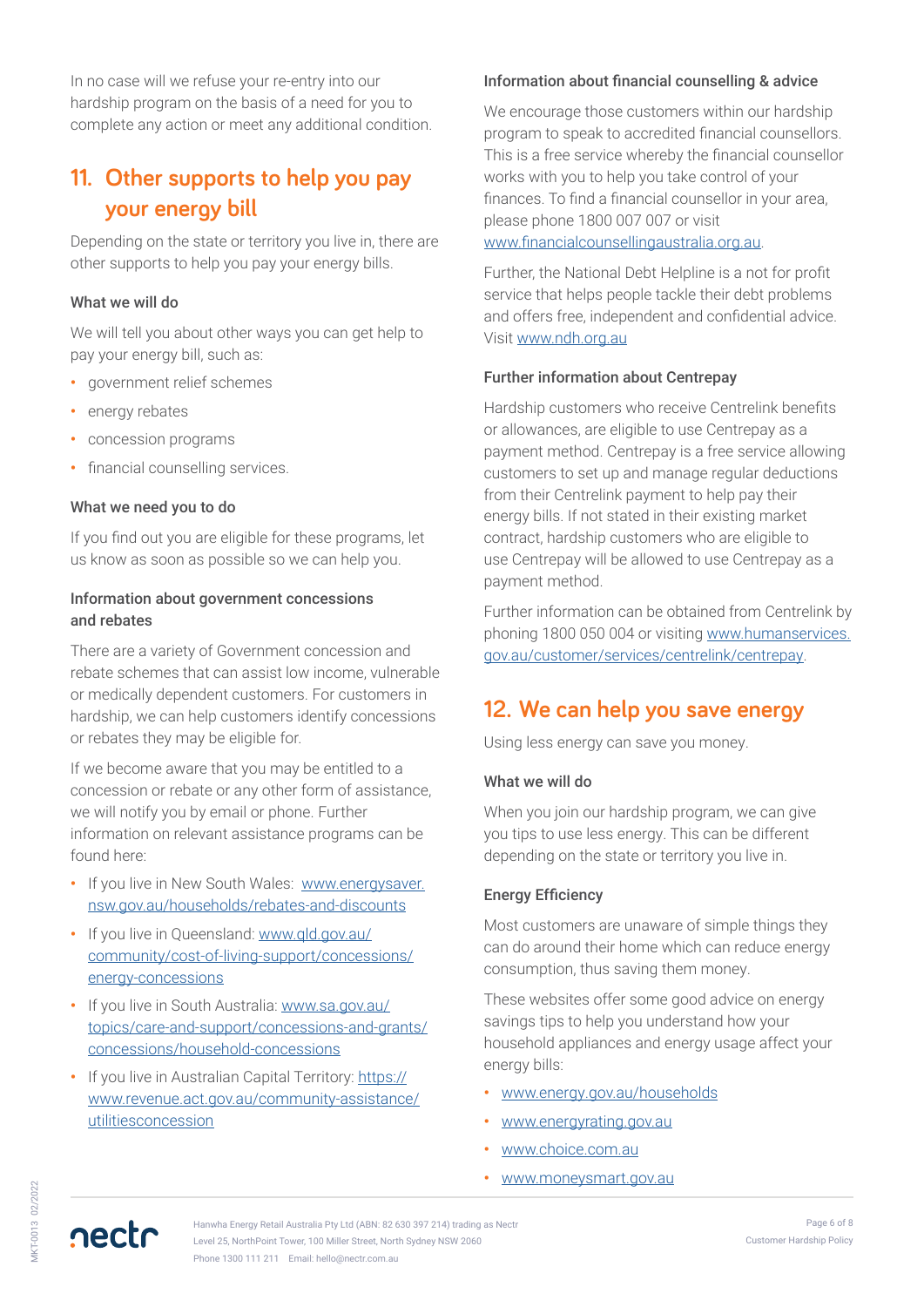### Energy Audits

Please give us a call or email us to find out if you may be eligible for an in-home energy audit. We will conduct an initial assessment to determine whether you would benefit from an in-home energy audit, and if so, we can help organise one for you. After our initial assessment we will provide a quote for the in-home energy audit and we will explain whether we will fully or partially cover the cost of the in-home energy audit. We may offer such an in-home energy audit free of charge, for example, if there is high unexplained electricity consumption within your household and your debt level is high.

You are not required to agree to an in-home energy audit to be accepted into our hardship program.

# **13. Communicating about hardship**

We recognise the importance of communicating effectively with our customers who may have a range of needs, including:

- **•** customers with low English literacy, including customers from culturally and linguistically diverse backgrounds,
- **•** customers with disabilities,
- **•** customers without internet access, and
- **•** customers in remote areas.

If you are such a customer and require information about or access to our Hardship Policy and hardship program, we will:

- **•** refer you to a language service where available or appropriate;
- **•** communicate with you using your preferred method of communication, be it email, phone or post; and
- **•** refer you to services that support customers with disabilities.

If you need an interpreter, please call the Translating and Interpreting Service (TIS National) on 131 450.

If you are deaf or have a hearing or speech impairment, please call the National Relay Service on 133 677.

If you have any difficulty accessing these services, our staff can help you to do so.

Additionally:

- **•** we will include on your energy bill a statement to contact us if you believe you may need some help paying your account so we can discuss what assistance is available;
- **•** we will provide bills and documentation in large print where this would be helpful to you;
- **•** we will include, from time to time, an information brochure on Nectr's hardship program in mailings to customers including as an annexure to bills;
- **•** we will meet with community support organisations that support customers with diverse backgrounds and communication needs to promote our hardship program and to obtain feedback on how we can improve our communications; and
- **•** if you are in our hardship program or are looking to enter the program, and live in a regional area or do not have access to the internet, we can, upon request, provide all relevant material by post for free, making sure that postage delays do not disadvantage you.

# **14. Complaints**

Nectr Customer Care will work with you to resolve any complaints you may have. If you have a complaint, you can contact us by email [\(complaints@nectr.com.au\)](mailto:complaints%40nectr.com.au?subject=) or post at PO Box 1957 North Sydney NSW 2059. You can also call 1300 111 211 to leave a complaint.

View our complete Complaints Handling Policy and Procedure here: [www.nectr.com.au/complaints-policy](http://www.nectr.com.au/complaints-policy/) or email or call us and we will send you a copy.

In dealing with your complaint, we will at all times:

- **•** treat you with respect
- **•** take any complaints seriously
- **•** respect your privacy
- **•** manage your complaint fairly and impartially
- **•** properly investigate and record your complaint
- **•** ensure equitable access to our complaints management program and equitable resolutions.

We will also:

**•** acknowledge any complaint promptly and within three working days;

nectr

MKT-0013 02/2022

AKT-0013 02/2022